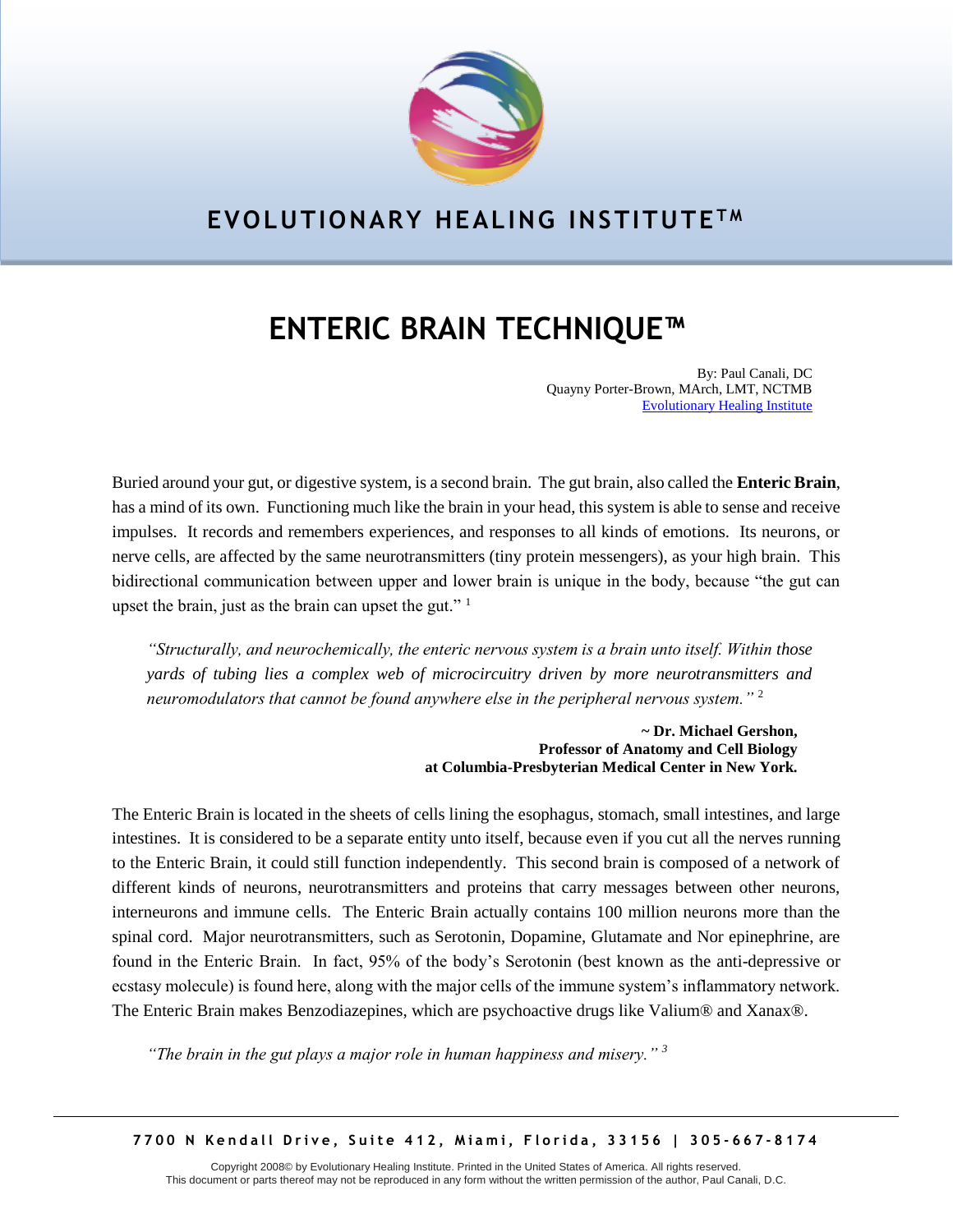#### **~ Dr. Michael Gershon**

The Enteric Brain can be overwhelmed by general life stress, as well as disruptive emotions and repressed feelings. These effects are generally unconscious to the individual and often happen over a period of months or years, eventually putting the Enteric Brain into a state of chronic stress or Survival Mode. This arrested state of gut physiology can have disastrous effects on digestion, emotions, and overall physical health.

Your high brain communicates with your gut mainly through the Autonomic Nervous System. That's why a healthy and balanced Autonomic Nervous System is essential for the two brains to communicate properly.

The Autonomic Nervous System is made up of two parts. One part, the Sympathetic nervous system (via the Prevertebral Ganglia), is responsible for the stress and survival response. It speeds up your heart and raises your blood pressure and makes you sweat, but when it comes to digestion it slows the process way down. This slowing down promotes fat storage (especially around your belly), decreases metabolism, increases glucose, cortisol and adrenaline, promotes insulin resistance, and increases acid reflux and constipation.

The other part is called the Parasympathetic nervous system (via the Vagus nerve), and is responsible for the relaxation response, often referred to as "rest and digest." It facilitates digestion and intestinal motility, enhances fat usage and improves insulin sensitivity. Both brains must work together in the context of safety and relaxation for this system to work to its maximum capacity. The Enteric Brain, when under parasympathetic, or vagal control, is designed to process food and enhance metabolism and overall growth.

*"Provided that the Vagus nerve is intact, a steady stream of messages flows back and forth between the brain and the gut. We all experience situations in which our brains cause our bowels to go into overdrive. But in fact, messages departing the gut outnumber the opposing traffic on the order of about nine to one. " <sup>4</sup>*

### **~ Dr. Michael Gershon, MD**

*"The Vagus nerve, … has been termed the most important nerve in the body because it controls heart rate, digestion, and other fundamental body functions, [and] also controls the immune system." <sup>5</sup>*

### **~ Kevin M. Tracey, MD**

The brain sends signals to the gut by talking to a small number of "Command Neurons" or "Master Neurons" that in turn speak to "Interneurons" which are neurons spread through out the entire Enteric Brain complex. Command Neurons control the pattern of activity in the Enteric Brain. The Vagus Nerve alters the volume of activity of command neurons by changing their rate of firing. If we are stressed, fearful or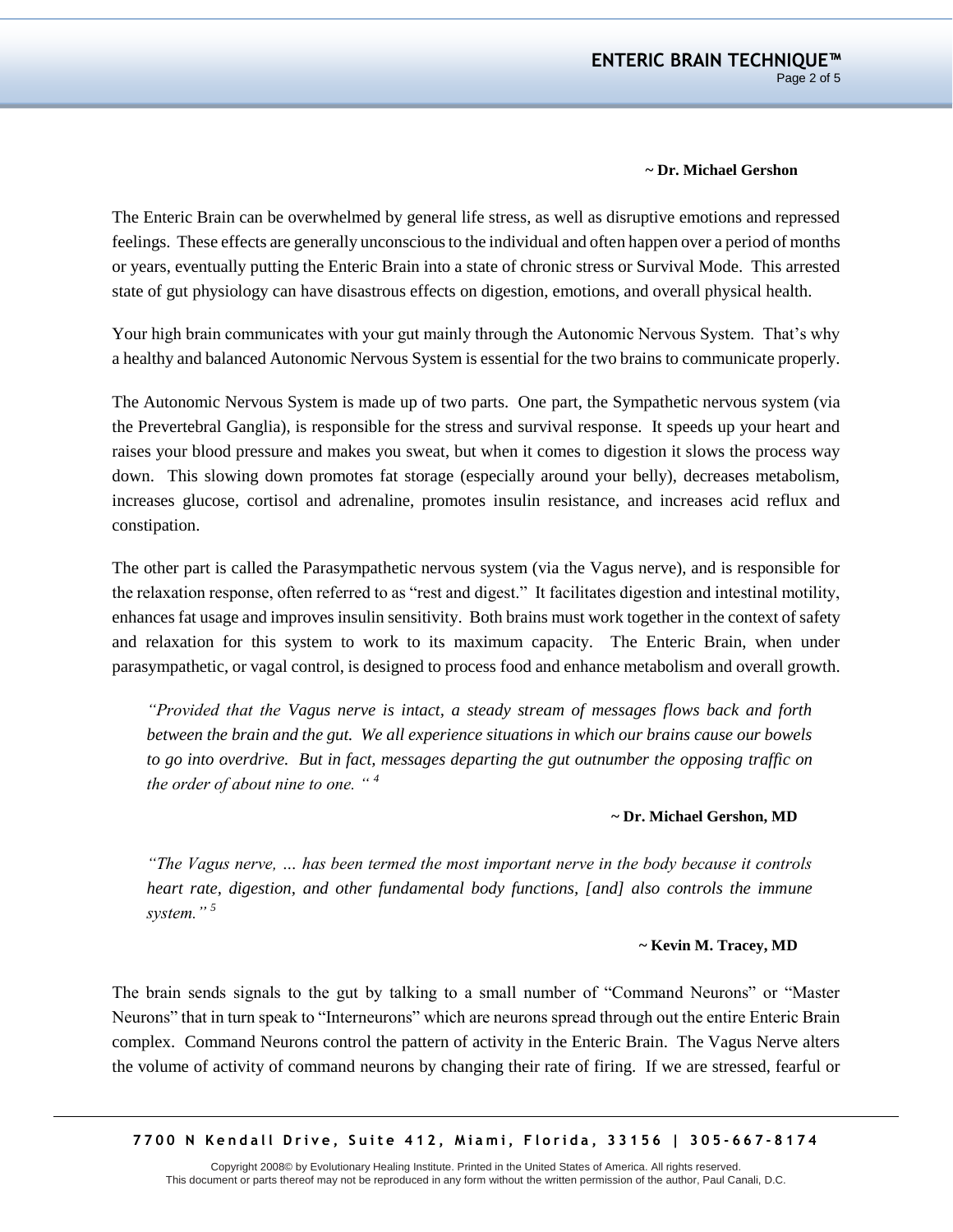suffering from Post Traumatic Stress, that is, acting unconsciously as if the original hurt or injury is still going on, the rate of firing of the command neurons and Vagus nerve can get dangerously out of balance. This inhibits the Enteric Brain, resulting in poor digestion, disease, and inhibited growth and healing on all levels. Most of us have experienced a sinking, heavy feeling in our abdomen upon hearing bad news, or when someone hurts our feelings. This is an example of the basic communication between high brain and Enteric Brain. Another example is when we feel the urge to start or stop eating. Most people are not aware that the state of the Enteric Brain is responsible for far more of our health and happiness than anyone could have imagined.

Research suggests that when the gut brain is out of balance (homeostasis), weight gain, inflammation (inflammatory reflex), and diseases of the digestive system but also our very mood and outlook on life are all affected. This is why **a method of positive autonomic stimulation that in turn balances Enteric Brain function is a milestone in therapeutic healing approaches**, with the potential to end a large amount of human suffering and disease.

The Enteric Brain Technique™, originated and developed by Dr. Paul Canali, has allowed doctors, therapists and patients to directly affect and balance the Autonomic Nervous System, or ANS, including the Enteric Brain for the first time by way of somatic or body centered therapy. The Enteric Brain Technique™ is a method of somatic sensory input using specific touch and biofeedback in conjunction with focused concentration. This type of mindful attention increases brain-body and brain-Enteric Brain bidirectional communication and feedback.

*"Fear also causes the Vagus nerve to turn up the volume on serotonin circuits in the gut. Thus over stimulated, the gut goes on to higher gear and diarrhea results. Similarly, people sometimes choke up with emotion, when nerves in the esophagus are highly stimulated people have trouble swallowing." <sup>6</sup>*

#### **~ Dr. Michael Gershon, MD**

*"In cases of extreme stress, the higher brain seems to protect the gut by sending signals to immunological mast cells. The mast cells secrete histamine, prostaglandin and other agents that help produce inflammation. This is protective. If an animal is in danger and subject to trauma, dirty stuff in the intestines is only a few cells away from the rest of the body. By inflaming the gut, the brain is priming the gut for surveillance, unfortunately, the chemicals that also get released cause diarrhea and cramping." <sup>6</sup>*

> **~ Dr. Jackie Wood, Chairman of the Dept. of Physiology at Ohio State University in Columbus.**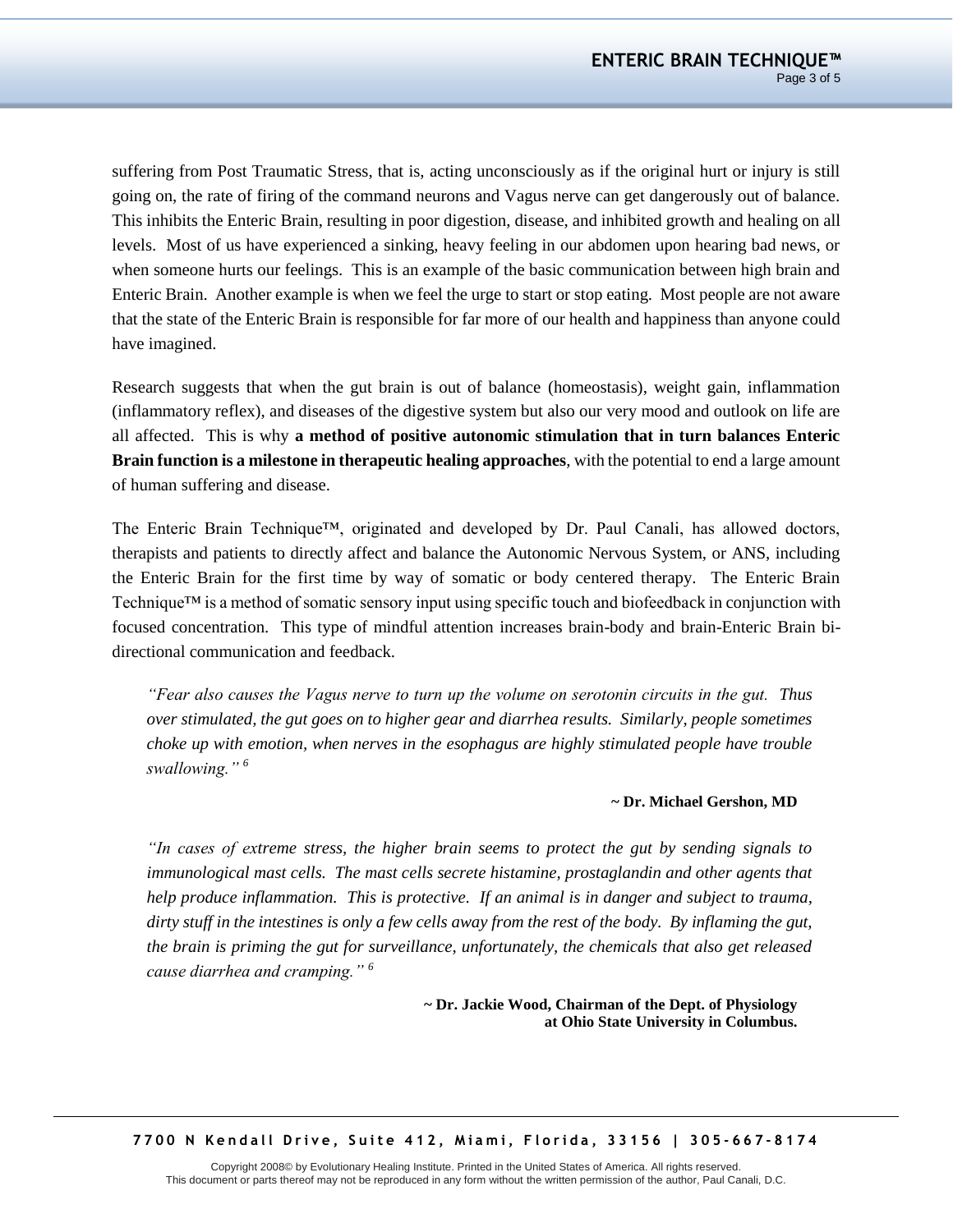The practical application is hands-on stimulation and sedation of the abdomen (Enteric Brain) by the therapist, as well as self-imposed work using the weighted exercise balls, along with guided breathing, and mindful interaction with somatic sensations. This method of biofeedback entrains the Autonomic Nervous System, particularly enhancing Vagal nerve function, to respond to conscious or mindful control. This in turn empowers the client to develop a proactive dialogue to somatic or body sensations without becoming overly fearful, aroused, or somatically dissociated.

*"Most of the gut sensations that enter conscious awareness are negative things like pain and bloatedness. People do not expect to feel anything good from the gut but that does not mean that such signals are absent." <sup>6</sup>*

#### **– Dr. David Wingate, Professor of Gastrointestinal Science at the University of London.**

There is a vast array of sensory information that becomes available to the client. This could be feeling abdominal pulses, localized discomfort, or referred sensation to other areas, or temperature changes, eventually activating an autonomic righting reflex. This manifests in subtle to strong involuntary movements in the abdomen as well as other forms of release such as shaking and trembling in the rest of the body. It is also common, because of the rich source of neuropeptides in the Enteric Brain for patients to experience many emotions or memories that preceded the onset of the disease or symptoms. With repeated application, which results in potentiation of the Enteric nervous system, the client is able to allow the body to express itself without fear and somatic dissociation. The client, after experiencing these energetic pendulations of the ANS, consequently returns to deep Vagal or parasympathetic tone, resulting in expanded states of peace, wellness and trust of this innate biological process.

*"The Enteric Brain is a built in biological system to keep us on the path to health and higher consciousness or awareness. It is controlled by an innate network that tells us whether or not it is safe to become fully human and free from fear, or to stay living in fear, survival, and separation."*

**- Dr. Paul Canali**

#### **References**

- 1. Michael Gershon, MD (1999) The Enteric Nervous System; A Second Brain, Hospital Practice. [www.hosppract.com/1997/07gershon.htm](http://www.hosppract.com/1997/07gershon.htm)
- 2. Michael Gershon, MD (1999) The Enteric Nervous System; A Second Brain, Hospital Practice. [www.hosppract.com/1997/07gershon.htm](http://www.hosppract.com/1997/07gershon.htm)

**7 7 0 0 N K e n d a l l D r i v e , S u i t e 4 1 2 , M i a m i , F l o r i d a , 3 3 1 5 6 | 3 0 5 - 6 6 7 - 8 1 7 4**